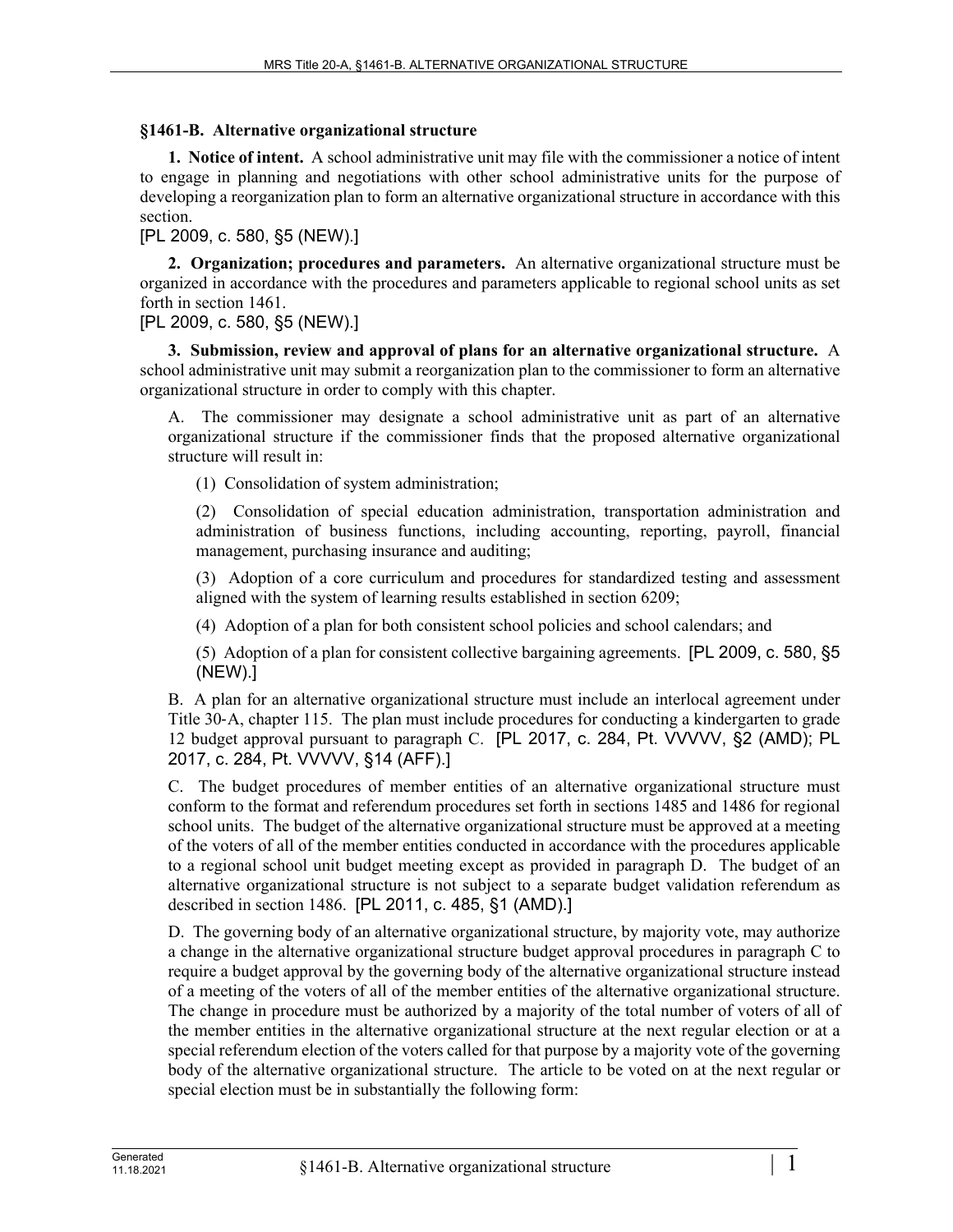"Article: Do you favor changing the (name of alternative organizational structure) budget approval procedure from a meeting of the voters to a vote by the governing body of the alternative organizational structure?

Yes No" [PL 2015, c. 286, §1 (AMD).]

If approved by the voters, the budget approval procedure changes to a majority vote of the governing body of the alternative organizational structure at a budget meeting. This procedure must remain in effect for at least 3 budget years before the alternative organizational structure may return to the requirement that a budget be approved at a meeting of the voters of all of the member entities of the alternative organizational structure.

An article to consider reinstatement of the budget approval procedure in which the budget is approved at a meeting of the voters of all of the member entities may be placed on a warrant for referendum vote by either a majority vote of the governing body of the alternative organizational structure or by a written petition to the governing body of the alternative organizational structure signed by a number of voters of member entities of the alternative organizational structure equal to at least 10% of the voters who voted in the last gubernatorial election in the member entities of the alternative organizational structure. The governing body of the alternative organizational structure shall place the article on the next scheduled warrant or an earlier one if determined appropriate by the governing body of the alternative organizational structure. The article to be voted upon must be in substantially the following form:

"Article: Do you favor changing the (name of alternative organizational structure) budget approval procedure from a vote by the governing body of the alternative organizational structure to a meeting of the voters?

## Yes No"

If approved by a majority of the total number of voters of all of the member entities in the alternative organizational structure, the budget approval procedure changes to a meeting of the voters of all of the member entities of the alternative organizational structure beginning in the next budget year or the following budget year if the approval occurs less than 90 days before the start of the next budget year. Once approved by the voters, this procedure may not be changed for at least 3 budget years.

A referendum authorized by this section must be called and conducted in accordance with the procedures for calling and conducting a referendum in a regional school unit under section 1502, but not including subsection 2, and section 1503, except that the duties of the board of directors of the regional school unit must be performed by the governing body of the alternative organizational structure. [PL 2015, c. 286, §1 (AMD).]

Upon the review and approval of the commissioner and the approval of the voters at a referendum, the commissioner may approve a plan to form an alternative organizational structure that meets the requirements set forth in this chapter.

[PL 2017, c. 284, Pt. VVVVV, §2 (AMD); PL 2017, c. 284, Pt. VVVVV, §14 (AFF).]

**4. Recognition as discrete school administrative units for subsidy purposes.** In fiscal year 2011-12 and subsequent fiscal years, the member entities of an alternative organizational structure are recognized as discrete school administrative units for purposes of chapter 606‑B, unless the member entities of the alternative organizational structure include in the reorganization plan under subsection 3 their decision to be recognized by the department as a single school administrative unit for purposes of chapter 606‑B.

[PL 2009, c. 580, §5 (NEW).]

**5. Recognition as school administrative unit for subsidy purposes; change.** This subsection governs the procedure to alter the recognition of a school administrative unit that is an alternative organizational structure for subsidy purposes.